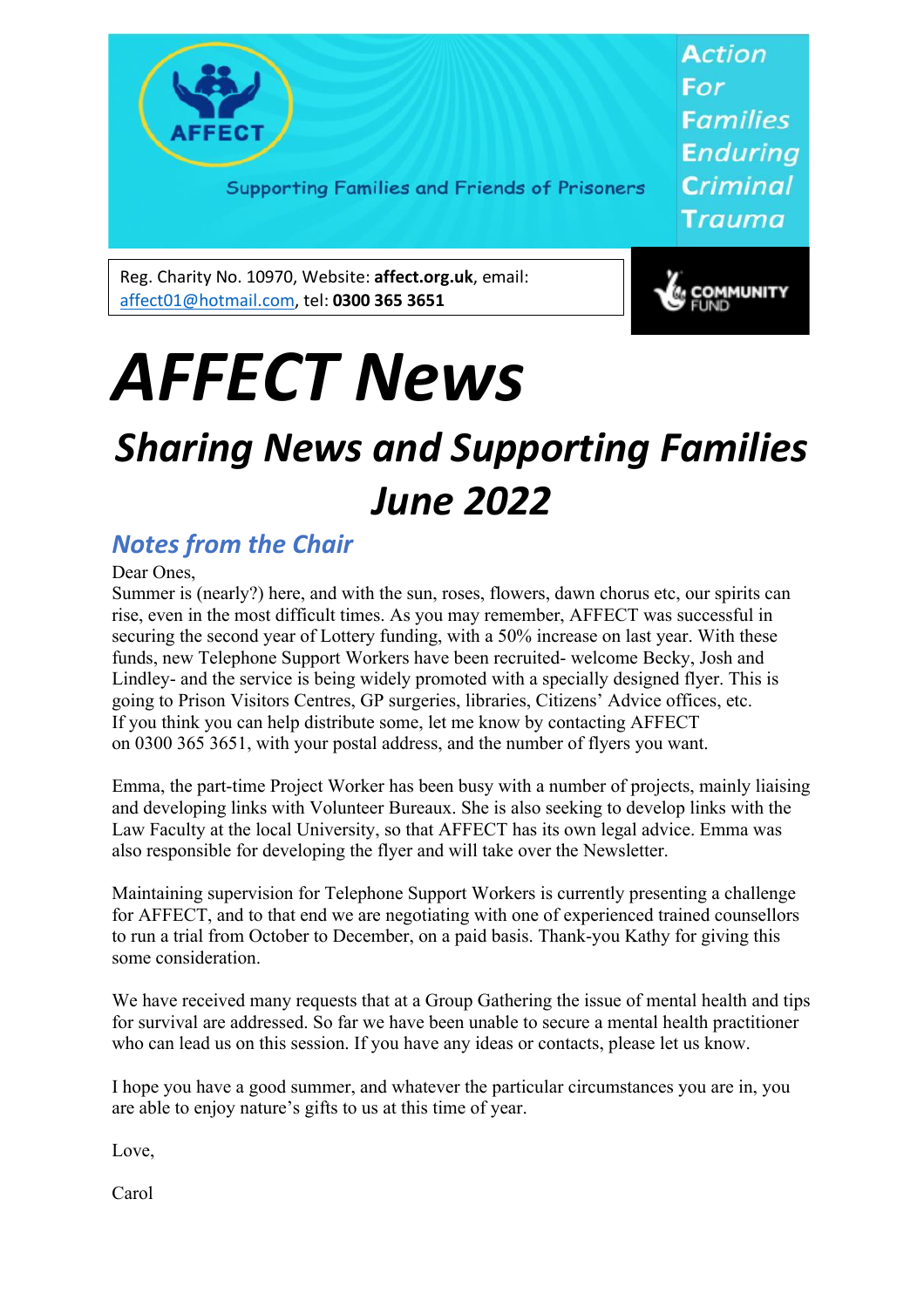#### *Next Group Gathering*

Will be held on Saturday the  $9<sup>th</sup>$  of July at 1pm via Zoom. To join in please reply to this invite by email: affect@hotmail.com or by calling us on 0300 365 3651 and we will give you the details you need to join the meeting.

This is a great opportunity to meet people going through similar experiences to you, and to talk in a safe and welcoming environment.

#### *'My world fell apart': life in prison with a serious mental illness*

This article is an interesting insight into how someone who needed medical help found themselves in prison and includes a prison officer's opinion. A warning before reading, it does contain talk of suicide, self-harm and loss of a partner and child. You can access the article at https://www.theguardian.com/society/2022/may/10/my-world-fell-apart-life-inprison-with-serious-mental-illness or by emailing affect01@hotmail.com

#### *Research Participants Wanted*

Sözeri Şahin is conducting a research project titles 'Partnership and Desistance: The Other Half of the Issue'. They are looking for people over the age of 18 who are a current or previous UK resident who have been in a relationship with someone who has been in prison at some point in their life. During the relationship they must have cohabited with this person for at least six months and the partner must have been male.

The aim of this research is to understand how being in a relationship impacts previously or currently incarcerated individual's possibility of reoffending. They want to know your perspective on how your partner's conviction impacted you, your partner, and your relationship.

If you are interested in taking part, please contact Sözeri Şahin on sozeri.sahin@kellogg.ox.ac.uk or by phone on  $+447899322894$ . It would involve an interview that would last roughly one hour which can be online via Microsoft Teams, or in person if you live in England.

#### *Lockdown Story -1*

While inside my partner is saying things are still bit by bit returning to 'normal' I live in fear this will never happen. While he is no longer locked up 22 – 23 hours a day, a situation that he endured with a balanced attitude I cried over every day feeling his pain. I can only admire and wonder at his strength. But I guess he was inside with all enduring this while I was outside alone dealing with the mental anguish of him inside unvaccinated in a fearsome situation if the virus took hold. I know I could never have endured what he did for well over a year.

Now visits are allowed alternate weekends back to three adults and alternate Wednesdays and Thursdays of same week. I can now alternate with the family, I get to see him once a month, rather than once every two or three months. still not enough, if the visit weekend clashes with other family events such as Father's Day I must choose.

To me the pandemic is not over and restrictions while they remain continue to add to my mental anguish. I wonder what member of the powers that be can say they must make such choices in life.